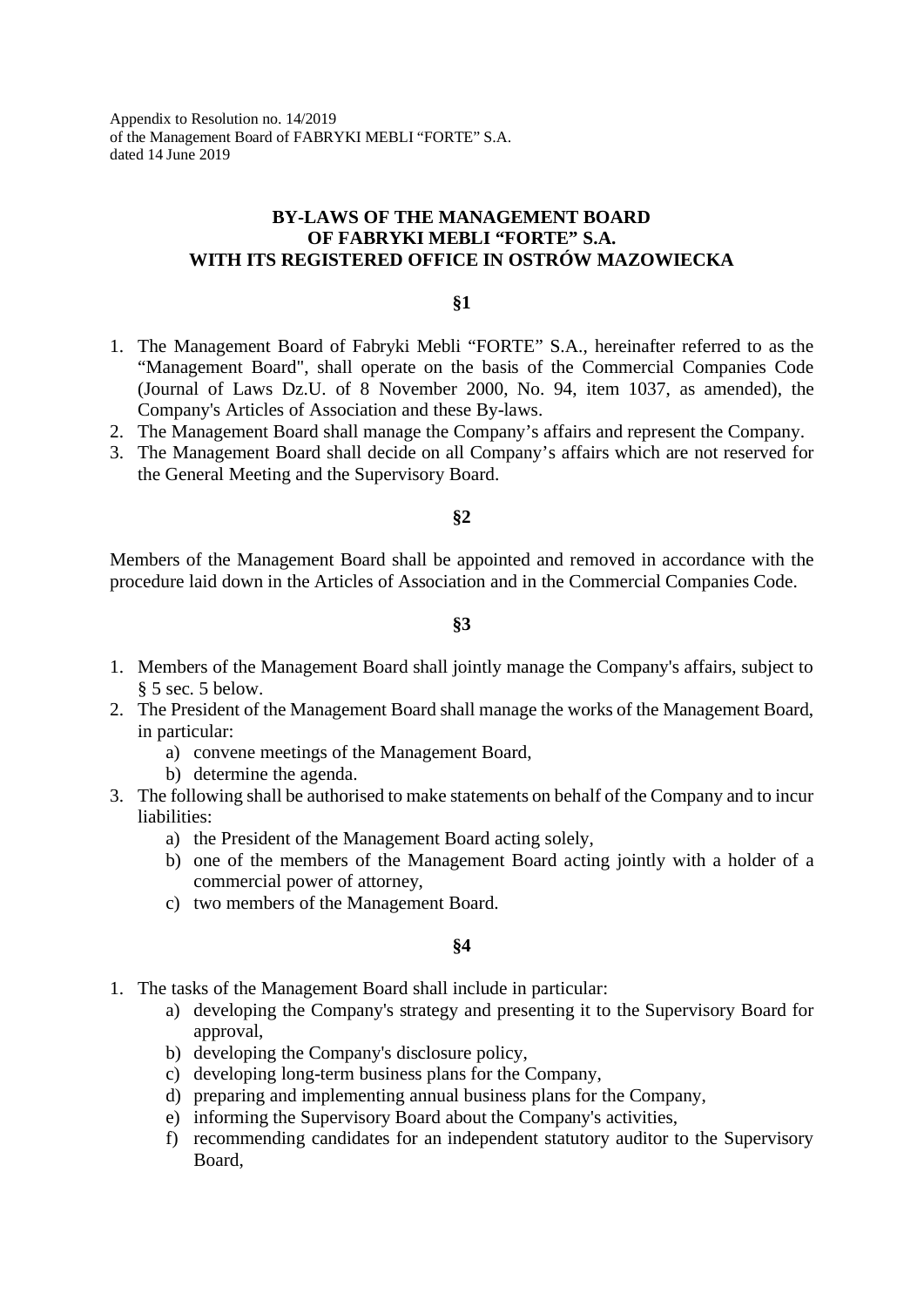g) including the following provisions in a contract made with an entity which is to provide the services of a statutory auditor:

- a provision obliging the statutory auditor to ensure that there are no circumstances that might affect their independence and to participate in General Meetings if the Company's financial matters are to be discussed,

- a provision obliging the entity to change the person of a statutory auditor every 5 years,

- h) submitting any reports and explanations concerning the Company at the request of the Supervisory Board,
- i) adopting the By-laws of the Management Board.
- 2. The Management Board shall in particular:
	- a) convene General Meetings of the Company,
	- b) prepare all necessary documentation for General Meetings and, in particular, formulate draft resolutions in a clear and transparent manner,
	- c) participate in General Meetings of the Company,
	- d) provide information and answer shareholders' questions within the limits set by law and to the extent necessary to resolve a particular case,
	- e) participate in meetings of the Supervisory Board.
- 3. The Management Board shall make every effort to ensure that General Meetings convened at the request of shareholders are held on the dates indicated in their requests.
- 4. The Management Board shall immediately provide the newly elected members of the Supervisory Board with a complete set of documents related to the functioning of the Company and obtain relevant statements from them.
- 5. The Management Board shall refrain from any decisions that should be made by judicial authorities.

# **§5**

- 1. Members of the Management Board should act within the limits of justified economic risk when making decisions concerning the Company.
- 2. Members of the Management Board shall in particular:
	- a) manage the Company's assets,
	- b) represent the Company, make and accept declarations of intent on the terms laid down in the Company's documents, in particular in its Articles of Association,
	- c) efficiently manage the Company's funds,
	- d) plan and implement the agreed budget and plan,
	- e) care for the good name and interests of the Company,
	- f) raise the prestige of the Company both in and out of the place of performing their function by all available methods,
	- g) implement the operational strategy established by the Company,
	- h) perform tasks set by the Company on time,
	- i) protect the entrusted property of the Company and use it in accordance with its intended purpose and properties for the purposes of performing their function,
	- j) respond in an appropriate manner to any identified acts or omissions which may adversely affect the legitimate interest of the Company, regardless of whether they are related to the scope of duties resulting from their function,
	- k) demonstrate appropriate activity to address the causes of the irregularities found,
	- l) comply with occupational health and safety regulations,
	- m) immediately inform the Company of any circumstances that prevent the performance or may result in improper performance of the entrusted tasks.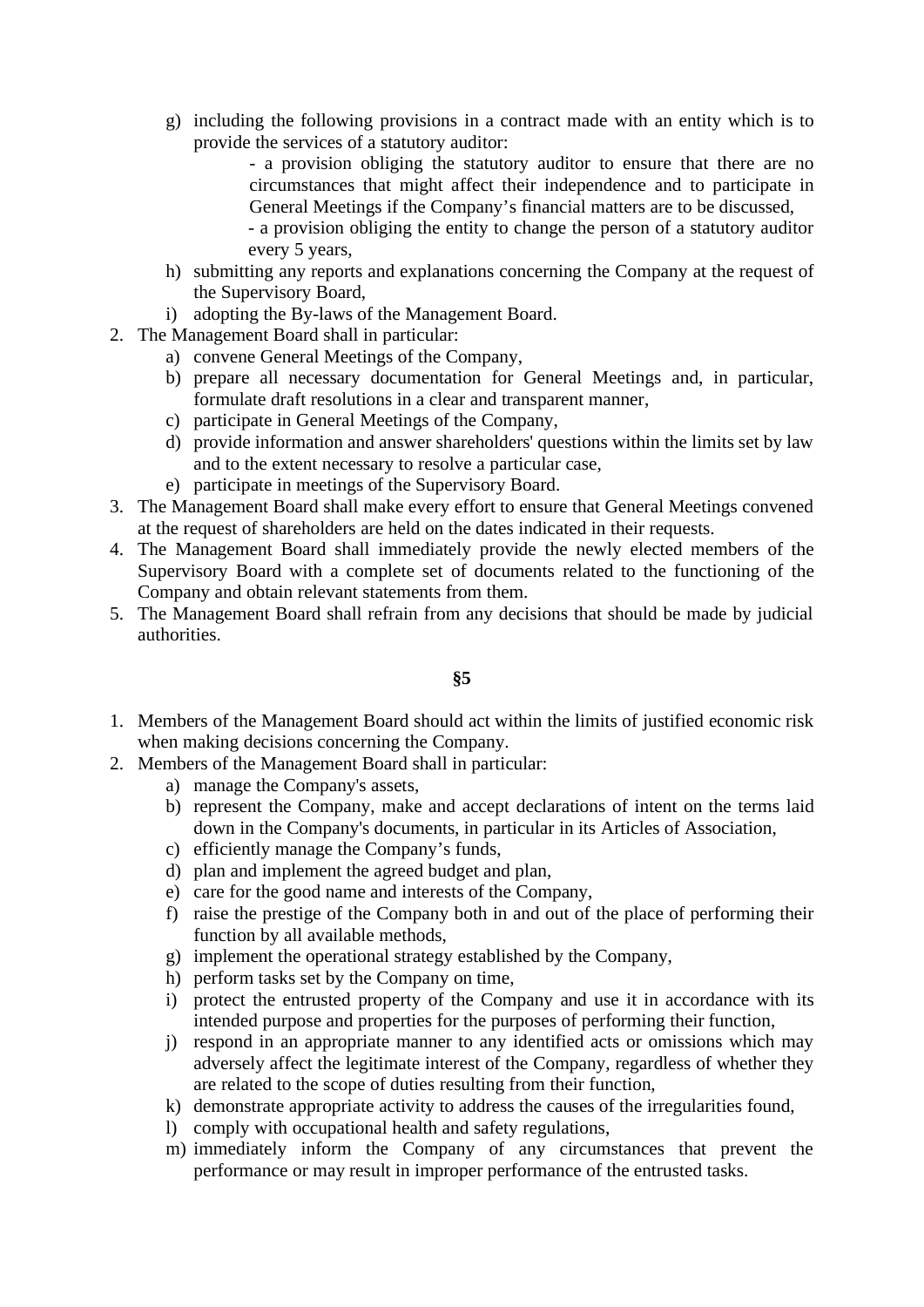- 3. Members of the Management Board shall perform their duties with due diligence, in accordance with applicable laws and in compliance with all rules and standards applicable in the Company, as stipulated in internal regulations or made public. Members of the Management Board are bound by all statutes, regulations, internal instructions, etc. in force in the Company.
- 4. Members of the Management Board shall perform their function in the place and at the time necessary for the proper performance of duties arising from their function.
- 5. Members of the Management Board shall be responsible for the overall strategic activity of the Company, while a detailed scope of their tasks and related responsibilities are determined by the division of responsibilities adopted by the Management Board.

### **§6**

In the event of a conflict of interest, a member of the Management Board shall inform the Chairman of the Supervisory Board of this fact and refrain from taking any action on the matter.

### **§7**

- 1. Meetings of the Management Board shall be convened by the President of the Management Board on his own initiative or at the request of a member of the Management Board.
- 2. Meetings of the Management Board shall be convened as needed.
- 3. Meetings of the Management Board shall take the form of:
	- a) a simultaneous meeting of members of the Management Board in one place, or
	- b) members of the Management Board communicating using means of direct remote communication.
- 4. The Management Board shall have a quorum if all members of the Management Board are present at the meeting.
- 5. Resolutions of the Management Board shall be decided upon in an open vote. Resolutions considered at the request of any member of the Management Board shall be decided upon by a secret ballot.
- 6. Resolutions of the Management Board shall be passed by a simple majority of votes cast. A vote is considered to be in favour of or against a resolution. In the event of a tie, the President of the Management Board shall have a casting vote.

#### **§8**

- 1. Meetings of the Management Board shall be recorded in the form of minutes.
- 2. The minutes shall include: the consecutive number in a given year, the date of the meeting, the agenda, full names of the present members of the Management Board, the content of adopted resolutions, the number of votes cast in favour of individual resolutions and any objections thereto.
- 3. Resolution of the Management Board shall be formulated in a clear and transparent manner.
- 4. The minutes shall be signed by members of the Management Board present at the meeting.
- 5. The minutes of meetings of the Management Board shall be entered in a book of minutes kept at the Company's registered office.

#### **§9**

Taking into account the established division of responsibilities among the Members of the Management Board, in order to ensure uninterrupted continuity of the Company's business and